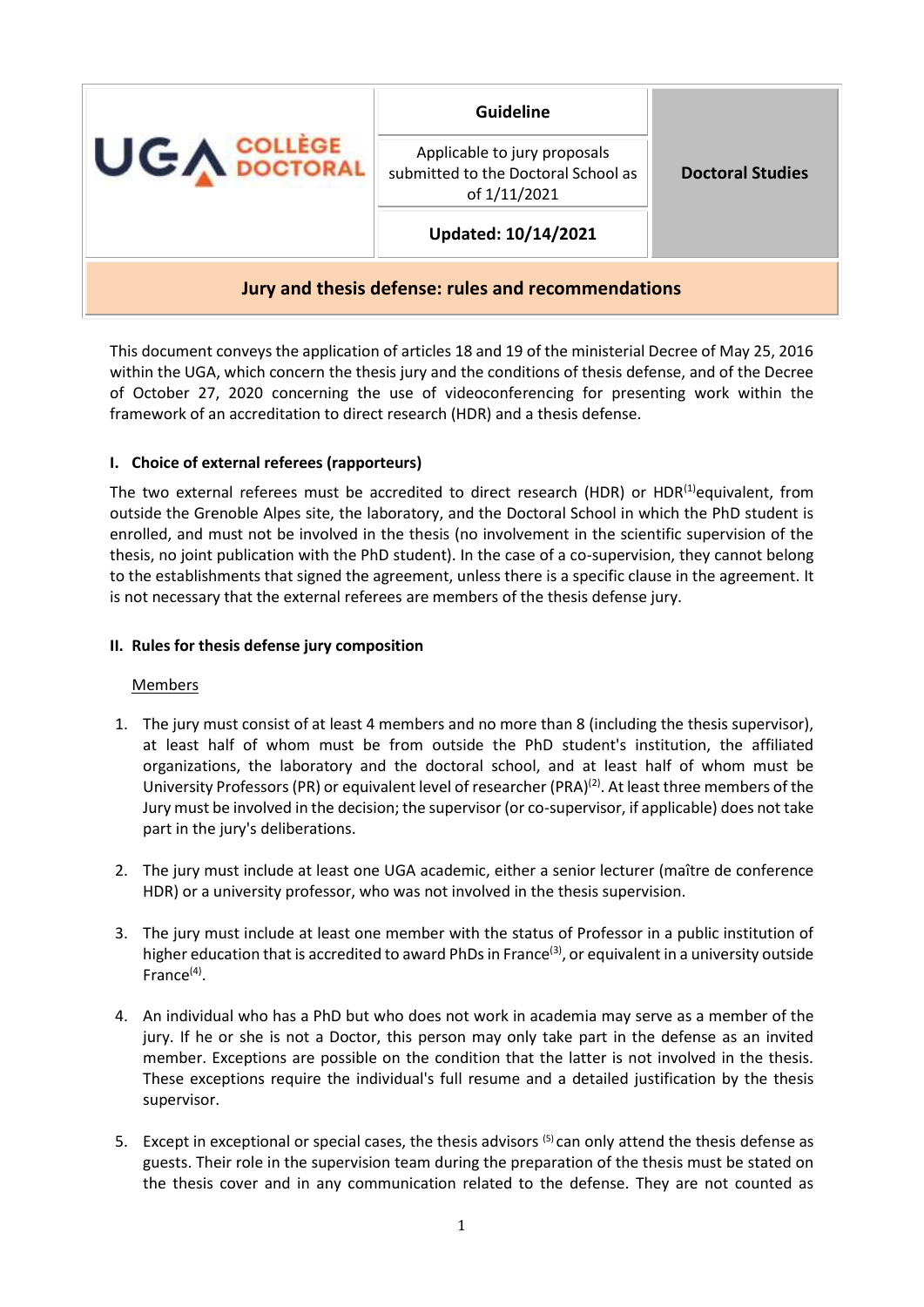members of the jury and therefore not included in the ratios. They may be asked to speak at the thesis defense, upon invitation of the jury President.

# *Recommendation:*

It is highly recommended that a jury of at least 5 members (including the thesis supervisor) be formed with at least 3 external members and 3 University Professors (PR) or equivalent level of researcher (PRA).

#### Local to external member ratio

- 6. At least half the jury must be external members, i.e. not affiliated with a Grenoble Alpes site institution or doctoral school, and who have not been involved in the thesis.
- 7. If the thesis supervisor or co-supervisor is a member of the thesis jury, they are considered as local members of the jury.
- 8. A thesis co-supervisor <sup>(5)</sup> affiliated with an organization outside the Grenoble site and the doctoral school may be a member of the thesis jury. They are considered as local members of the jury.
- 9. An individual who does not work in academia (even in Grenoble) is considered as an external member if they are not involved in the thesis.

## Ratio of Professors or equivalent level of researcher (PRA)/non- Professors or equivalent

- 10. At least half of the jury must consist of University Professors or equivalent. Professors and researchers on secondment from their parent institution are not included in the 50% quota of University Professors or equivalent and may not be chairpersons of the PhD defense jury, except when they are on secondment to an institution whose members are equivalent to University Professors. The specific case of personnel from institutions with which the UGA has signed agreements is covered by point 14 below.
- 11. An emeritus member (University Professor, Research Director or Senior Lecturer (MCF) can invoke his or her HDR degree (accreditation to direct research) to be an external referee (rapporteur) or examiner for a thesis. However, he/she cannot use his/her University Professor or equivalent rank. Consequently, he/she cannot be president of the jury.
- 12. An honorary or retired professor may serve as an examiner on a jury, but may not serve as an external referee (rapporteur) or jury president.

#### Special cases

- 13. A brief resume (notably mentioning thesis supervisions and the exact academic title in the country of practice<sup>(4)</sup>) is requested for each non-French individual, or each individual chosen for his or her expertise, outside the academic world in order to assess their status on the jury.
- 14. In accordance with the cooperation agreement between the UGA and the CEA dated July 15, 2020, and in compliance with Article 6 of Decree 92-70, engineers at level E5 (and higher) who are accredited to direct research (HDR) and hold the title of Academic (Enseignant-Chercher) at the UGA (teaching the equivalent of 32 hours of tutorials minimum per year) will be considered Professors or equivalent (PRA), as well as those performing their duties in research units of public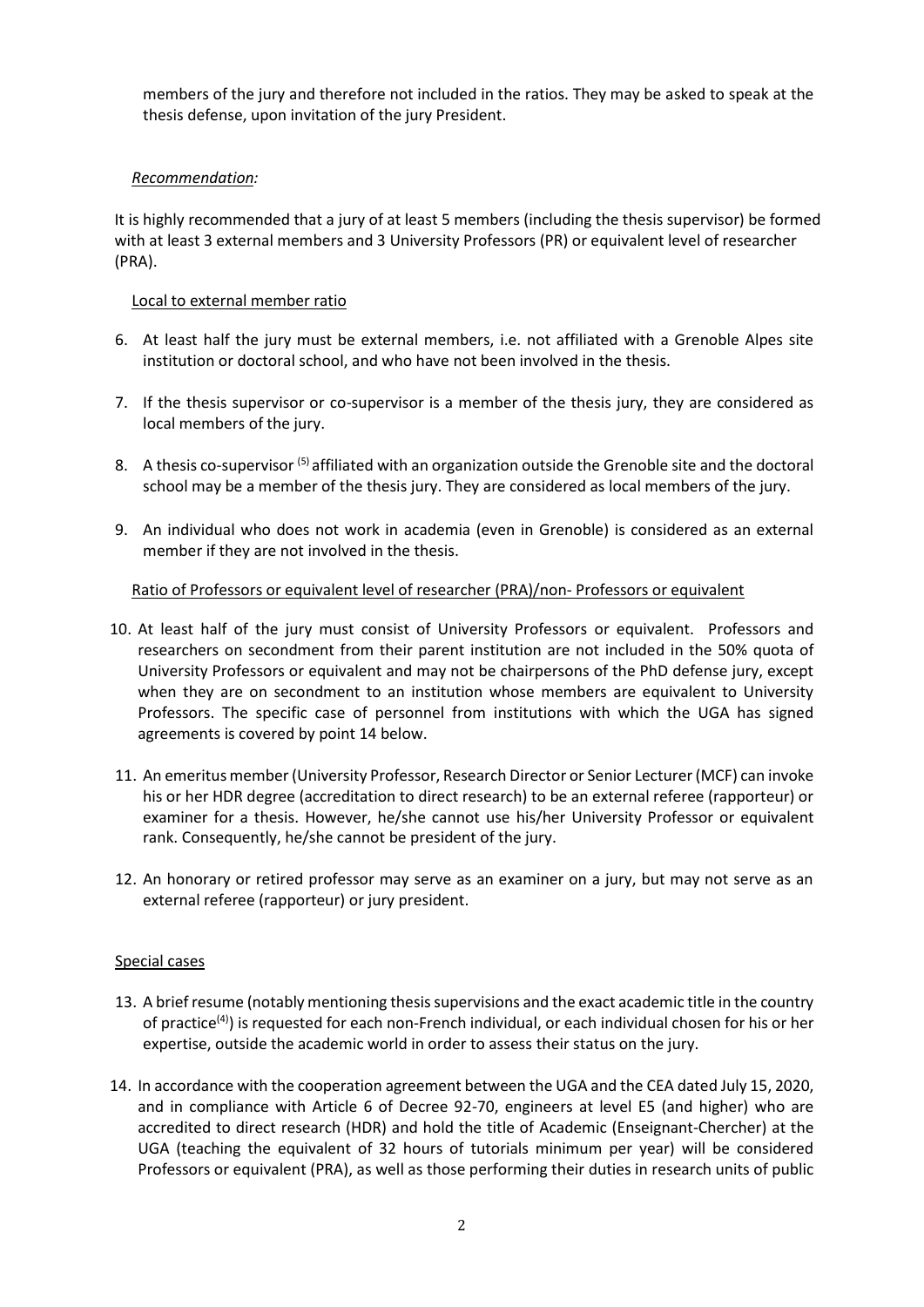higher education institutions under the authority of the French higher education minister and those who are members of one of the boards of directors of public higher education institutions under the authority of the French higher education minister or of university faculties.

## Presidency

15. The president of the jury is a University Professor or equivalent, and must be a member of a University or a UMR research lab, or a member of a French EPST (Public Scientific and Technical Research Establishment). He/she cannot be a supervisor of the thesis.

### **III. Equality**

Jury composition must ensure a balanced representation of women and men (Art. 18 of the May 2016 Decree). As this balance is difficult to achieve in certain disciplines, a reasonable expectation is that there will be at least one woman and one man on each jury.

A regular assessment will be made to detect possible deviations and to ensure that jury gender representation is statistically comparable to that of the relevant CNU (French National Council of Universities) sections.

## **IV. Cotutelle thesis**

The above rules can be relaxed for cotutelle thesis. The proportion of external members can be lower (at least 1/3). However, except in very specific cases mentioned in the agreement, the rules concerning the external referees (2 external referees accredited to direct research (HDR) or equivalent) and the proportion of University Professors or equivalent must be respected. In the case of cotutelle thesis, a supervisor or co-supervisor from the partner university is considered as a local member.

#### **V. Use of video-conferencing**

The use of video-conferencing is governed by article 2 of the Decree of October 27, 2020. "By way of exception, the president or dean of the institution, after consulting the dean of the doctoral school, at the suggestion of the thesis supervisor, may authorize the PhD student and the members of the jury, in whole or in part, to participate in the thesis defense by any telecommunication means that ensures their identification and guarantees their effective, continuous and simultaneous participation in the debates as well as the confidentiality of the jury's deliberations. The technical means used must ensure that the debates are public".

The request for full videoconferencing will be made at the time of submission of the defense dossier via the designated form.

In case of partial videoconferencing (to be mentioned on the jury proposal form), it should be noted that the jury president and the PhD student must be physically in the same room.

The same rules apply for HDR (accredited to direct research) juries.

# **VI. Deliberation**

### **Deliberation must be conducted in two stages:**

- The first, during which all jury members can contribute additional useful elements.

- The second, during which the thesis supervisors may be invited by the jury president to leave the deliberation room or, if they are allowed to stay, not to intervene in the final decision to award the PhD.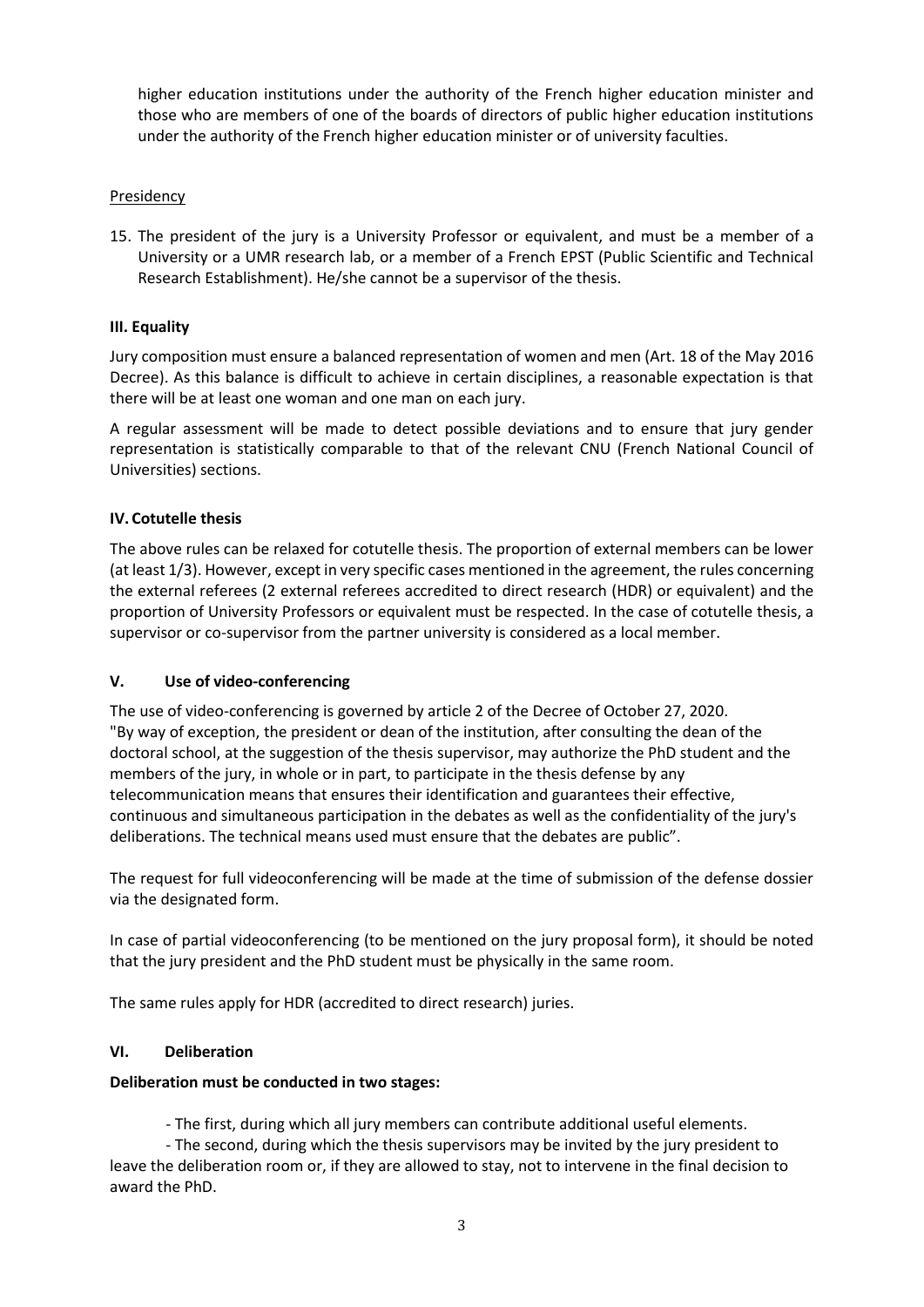These rules will be attached to the defense dossier for submission to the jury president, who will lead the discussions in the manner he or she deems appropriate.

# **VII. Thesis defense record and report signatures**

- 1. The thesis defense record is signed by all members of the jury with the exception the thesis supervisor(s).
- 2. The thesis defense report is signed by all jury members. The report should include the following statement: "The admission decision was taken by the members of the jury, excluding the thesis supervisors, invited supervisors and guests, who were not deliberating".
- 3. Guests do not sign the thesis defense record or the report.
- 4. When video-conferencing was used by a jury member, the President indicates on the thesis defense record "Video-conference" and signs in the remote jury member's place, "P.O. Mr. /Mrs. X". As for the thesis defense report, the president signs, "P.O. Mr. /Mrs. X". The request to participate in the jury by videoconference must be made before the defense, and attached to the defense record. The signatures "P.O. Mr. /Mrs. X" have the same value as the signatures of the members present.
- 5. A jury member who is absent during the defense (without videoconference) does not sign the thesis defense record or the report. The President states "Absent" on the thesis defense record.
- 6. Any handwritten modification of the jury members' positions, ranks or addresses is strictly forbidden <sup>(6)</sup>.
- 7. The thesis defense record must clearly state the place and time of the defense.

# **VIII. Jury member absence management.**

General rule: preference should be given to the use of videoconferencing, within the limits set out in paragraph V.

Thesis defense jury member absence without access to videoconferencing:

- 1. Provided the constraints of the jury's validity are still respected, the defense can take place. The absent members are declared as such on the defense record and do not sign the record.
- 2. If the jury is no longer valid due to declared absences, and if time permits, its composition can be modified to re-establish its validity. The new composition must be submitted to the doctoral school for validation as soon as possible and the new defense record must be issued for signature at the end of the thesis defense.
- 3. If the unexpected absence of a jury member is declared shortly before the defense without the possibility of replacing him/her to ensure the validity of the jury, participation in the defense by telephone is permissible. The president will apply the same procedure as in the case of a videoconference.
- 4. If a telephone solution is not possible in the above situation, the thesis defense must be postponed.

Examples of jury composition are provided in Appendix 2.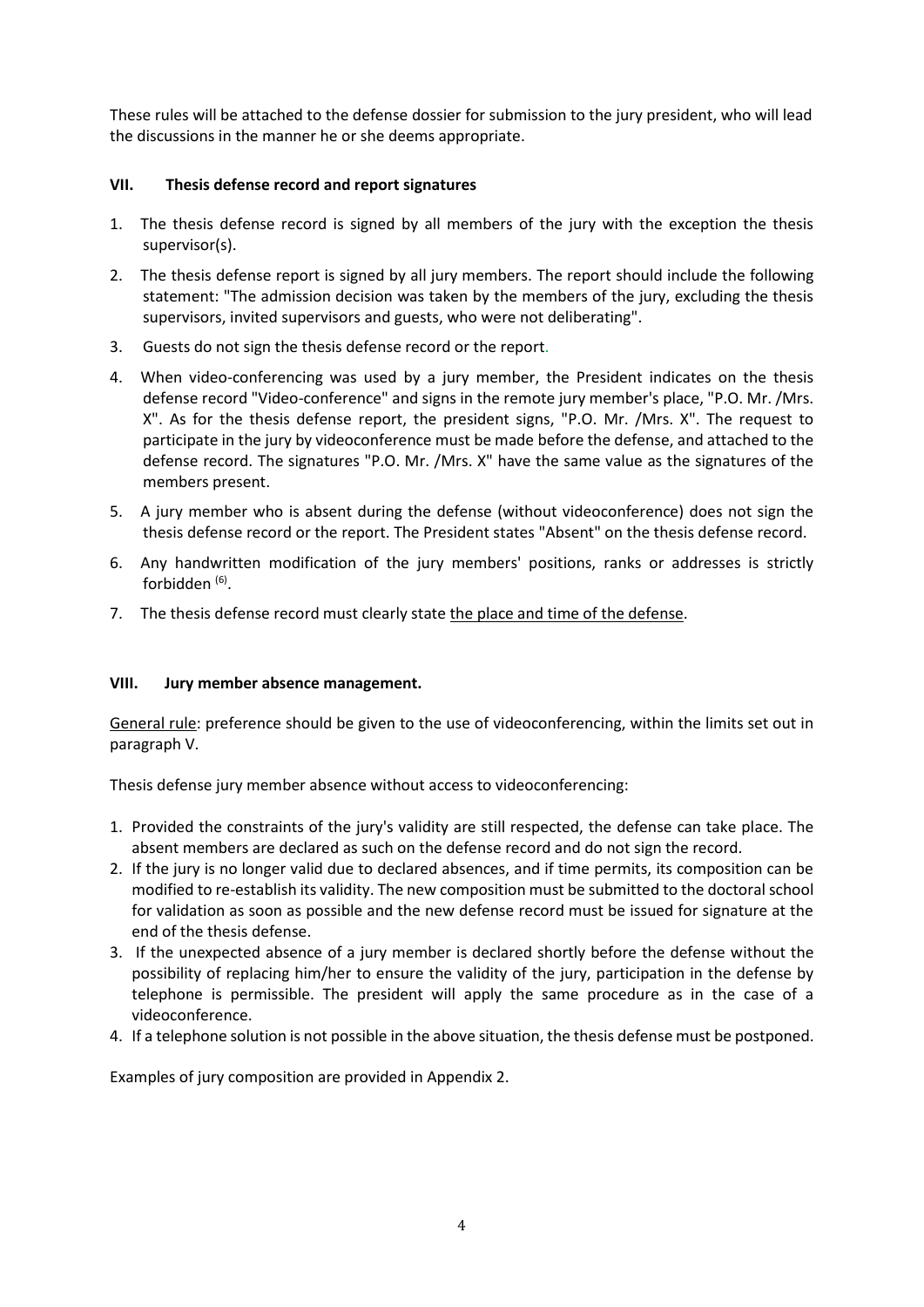(1)

- a. The HDR (accredited to direct research) equivalence for a non-French academic is acquired by default for international colleagues whose functions are equivalent to University Professors ("Arrêté du 10/2/2011" document). A resume indicating the exact status and the record of research and PhD supervision activities of these colleagues is required when compiling the defense dossier.
- b. For colleagues who do not fall into this category: Assessment of the legitimacy of a non-French colleague to be an external referee for a thesis must be analyzed by the HDR committee of the relevant doctoral school. The latter is best able to determine the relevance of the colleague's file to the requirements for being authorized to defend an HDR within this doctoral school.

Criteria that can be used as a basis for analysis include:

- A decade of experience in R&D,
- Good publication record
- Experience in PhD supervision, e.g. through publications with PhD students.
- Relevance of experience in the specific field related to the thesis
- (2) The status of University Professor or equivalent for a PhD thesis defense jury at the Université Grenoble-Alpes is defined according to the decree of June 15, 1992.
- (3) As indicated on the MESRI website: [https://www.enseignementsup](https://www.enseignementsup-recherche.gouv.fr/cid148415/etablissements-enseignement-superieur-francais-accredites-delivrer-doctorat.html)[recherche.gouv.fr/cid148415/etablissements-enseignement-superieur-francais-accredites](https://www.enseignementsup-recherche.gouv.fr/cid148415/etablissements-enseignement-superieur-francais-accredites-delivrer-doctorat.html)[delivrer-doctorat.html](https://www.enseignementsup-recherche.gouv.fr/cid148415/etablissements-enseignement-superieur-francais-accredites-delivrer-doctorat.html)
- (4) For non-French individuals: exact title in the language of origin and equivalence in accordance with the Decree of 10/2/2011.
- (5) The status of thesis supervisor or co-supervisor can only be given to a University Professor or equivalent, to a person holding the HDR accreditation to direct research, or benefiting from a specific dispensation granted by the Commission des Dispenses et Dérogations Doctorales (CD3) after approval by the PhD student's doctoral school HDR committee, and validated by the Academic Council's research commission (article 16 of the Decree of May 25, 2016) Any person supervising the thesis who does not meet these conditions is considered an advisor.
- (6) In the event of an error in the names, positions, ranks or addresses of one or more jury members, the president may request a correction on a separate slip. A change in the rank or position of a jury member may lead to the validity of the jury being called into question.